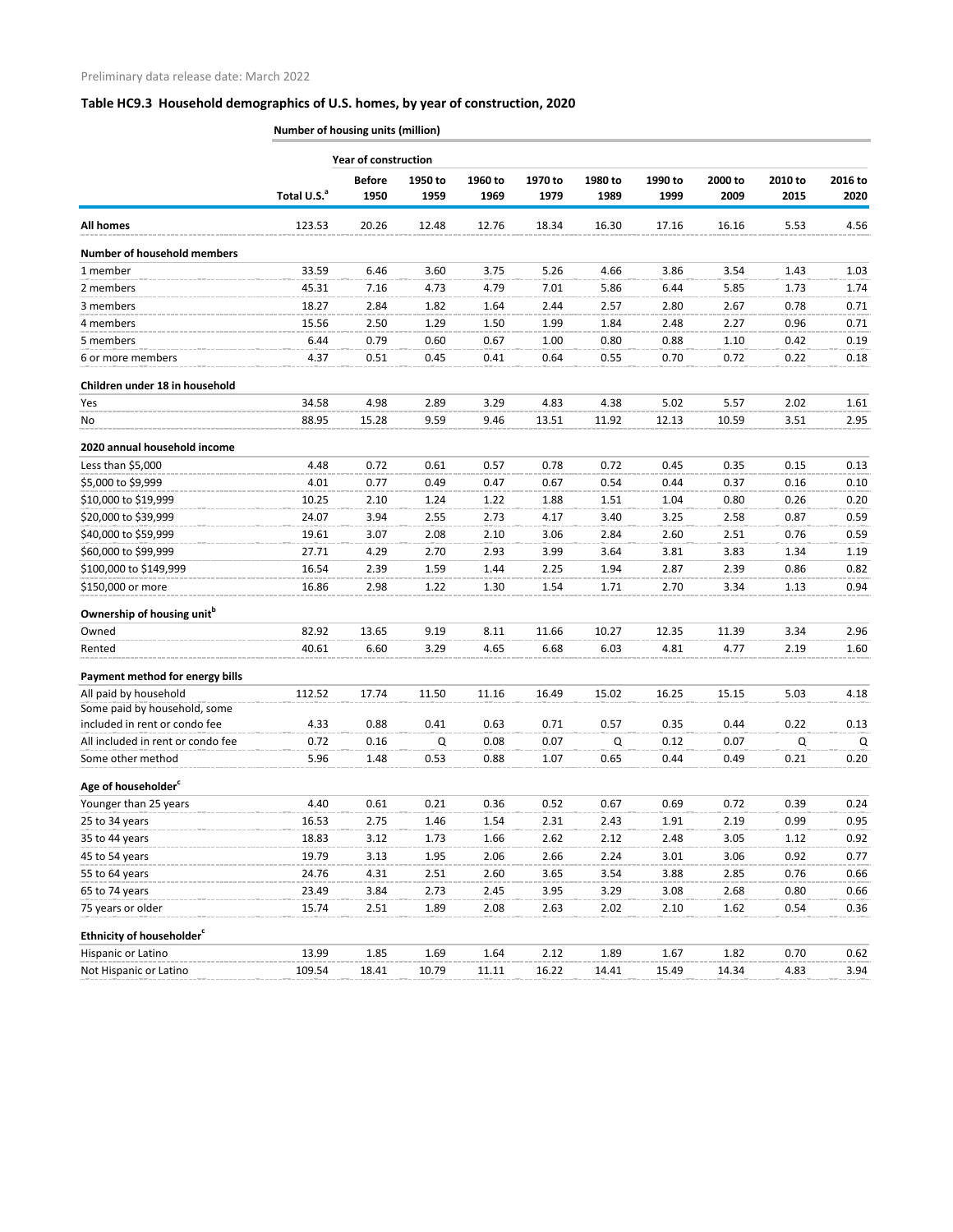# **Table HC9.3 Household demographics of U.S. homes, by year of construction, 2020**

**Number of housing units (million)**

|                                                                                   | <b>Year of construction</b> |                       |                 |                 |                 |                 |                 |                 |                 |                 |  |
|-----------------------------------------------------------------------------------|-----------------------------|-----------------------|-----------------|-----------------|-----------------|-----------------|-----------------|-----------------|-----------------|-----------------|--|
|                                                                                   | Total U.S. <sup>a</sup>     | <b>Before</b><br>1950 | 1950 to<br>1959 | 1960 to<br>1969 | 1970 to<br>1979 | 1980 to<br>1989 | 1990 to<br>1999 | 2000 to<br>2009 | 2010 to<br>2015 | 2016 to<br>2020 |  |
| <b>All homes</b>                                                                  | 123.53                      | 20.26                 | 12.48           | 12.76           | 18.34           | 16.30           | 17.16           | 16.16           | 5.53            | 4.56            |  |
| Race of householder <sup>c, d</sup>                                               |                             |                       |                 |                 |                 |                 |                 |                 |                 |                 |  |
| White alone                                                                       | 99.99                       | 17.15                 | 10.01           | 10.16           | 14.82           | 13.00           | 14.01           | 12.86           | 4.23            | 3.74            |  |
| Hispanic or Latino                                                                | 12.04                       | 1.67                  | 1.50            | 1.33            | 1.87            | 1.67            | 1.36            | 1.54            | 0.60            | 0.51            |  |
| Not Hispanic or Latino                                                            | 87.94                       | 15.48                 | 8.51            | 8.83            | 12.95           | 11.33           | 12.66           | 11.32           | 3.63            | 3.22            |  |
| Black or African American alone                                                   | 12.95                       | 1.82                  | 1.42            | 1.56            | 1.89            | 1.93            | 1.62            | 1.62            | 0.72            | 0.36            |  |
| Hispanic or Latino                                                                | 0.63                        | Q                     | Q               | 0.09            | Q               | Q               | 0.14            | 0.08            | Q               | Q               |  |
| Not Hispanic or Latino                                                            | 12.32                       | 1.75                  | 1.40            | 1.48            | 1.79            | 1.84            | 1.48            | 1.54            | 0.69            | 0.35            |  |
| Asian alone                                                                       | 6.06                        | 0.73                  | 0.63            | 0.47            | 0.88            | 0.80            | 0.87            | 1.07            | 0.35            | 0.28            |  |
| American Indian or Alaska Native                                                  |                             |                       |                 |                 |                 |                 |                 |                 |                 |                 |  |
| alone                                                                             | 1.08                        | 0.08                  | 0.10            | 0.16            | 0.22            | 0.19            | 0.13            | 0.12            | 0.06            | Q               |  |
| Native Hawaiian or Other Pacific                                                  |                             |                       |                 |                 |                 |                 |                 |                 |                 |                 |  |
| Islander alone                                                                    | 0.35                        | $\mathsf Q$           | Q               | 0.02            | 0.04            | 0.08            | 0.05            | $\mathsf Q$     | $\mathsf Q$     | Q               |  |
| More than one race                                                                | 3.10                        | 0.47                  | 0.29            | 0.38            | 0.49            | 0.30            | 0.47            | 0.44            | 0.13            | 0.14            |  |
| <b>Employment status of householder</b> <sup>c</sup>                              |                             |                       |                 |                 |                 |                 |                 |                 |                 |                 |  |
| Employed full-time                                                                | 57.19                       | 9.11                  | 5.31            | 5.45            | 7.65            | 7.41            | 8.09            | 8.50            | 3.12            | 2.55            |  |
| Employed part-time                                                                | 11.08                       | 2.02                  | 1.08            | 1.13            | 1.65            | 1.51            | 1.68            | 1.22            | 0.44            | 0.35            |  |
| Retired                                                                           | 39.22                       | 6.09                  | 4.48            | 4.49            | 6.78            | 5.13            | 5.23            | 4.50            | 1.35            | 1.16            |  |
| Not employed                                                                      | 16.03                       | 3.04                  | 1.61            | 1.68            | 2.26            | 2.25            | 2.15            | 1.93            | 0.62            | 0.50            |  |
| <b>Educational attainment of</b>                                                  |                             |                       |                 |                 |                 |                 |                 |                 |                 |                 |  |
| householder <sup>c</sup>                                                          |                             |                       |                 |                 |                 |                 |                 |                 |                 |                 |  |
| Less than high school diploma or GED                                              | 5.95                        | 1.06                  | 0.79            | 0.72            | 1.11            | 0.80            | 0.65            | 0.47            | 0.18            | 0.14            |  |
| High school diploma or GED                                                        | 27.21                       | 4.69                  | 3.60            | 3.23            | 4.35            | 3.69            | 3.49            | 2.60            | 0.92            | 0.64            |  |
| Some college or Associate's degree                                                | 36.90                       | 5.12                  | 3.61            | 4.01            | 6.27            | 5.34            | 5.17            | 4.71            | 1.44            | 1.23            |  |
| Bachelor's degree                                                                 | 30.92                       | 5.26                  | 2.59            | 2.84            | 4.05            | 3.76            | 4.50            | 4.78            | 1.69            | 1.44            |  |
| Master's, Professional, or Doctoral                                               |                             |                       |                 |                 |                 |                 |                 |                 |                 |                 |  |
| degree                                                                            | 22.56                       | 4.12                  | 1.90            | 1.95            | 2.56            | 2.70            | 3.34            | 3.59            | 1.29            | 1.10            |  |
| <b>Typical number of weekdays</b><br>someone is at home most or all of the<br>day |                             |                       |                 |                 |                 |                 |                 |                 |                 |                 |  |
| 0 days a week                                                                     | 9.79                        | 1.54                  | 0.91            | 1.08            | 1.39            | 1.32            | 1.29            | 1.38            | 0.49            | 0.41            |  |
| 1 day a week                                                                      | 3.65                        | 0.65                  | 0.29            | 0.28            | 0.58            | 0.50            | 0.56            | 0.47            | 0.21            | 0.11            |  |
| 2 days a week                                                                     | 7.28                        | 1.27                  | 0.78            | 0.68            | 1.02            | 0.99            | 1.01            | 0.85            | 0.34            | 0.34            |  |
| 3 days a week                                                                     | 5.76                        | 0.92                  | 0.58            | 0.65            | 0.80            | 0.74            | 0.82            | 0.78            | 0.27            | 0.19            |  |
| 4 days a week                                                                     | 4.72                        | 0.73                  | 0.40            | 0.37            | 0.83            | 0.69            | 0.67            | 0.68            | 0.19            | 0.17            |  |
| 5 days a week                                                                     | 92.33                       | 15.16                 | 9.52            | 9.70            | 13.71           | 12.06           | 12.82           | 12.00           | 4.02            | 3.34            |  |
|                                                                                   |                             |                       |                 |                 |                 |                 |                 |                 |                 |                 |  |
| Typical number of days someone is<br>working from home                            |                             |                       |                 |                 |                 |                 |                 |                 |                 |                 |  |
| 0 days a week                                                                     | 87.47                       | 14.16                 | 9.22            | 9.40            | 13.85           | 11.96           | 11.89           | 10.49           | 3.62            | 2.88            |  |
| 1 day a week                                                                      | 1.73                        | 0.30                  | 0.16            | 0.16            | 0.22            | 0.26            | 0.26            | 0.25            | 0.04            | 0.08            |  |
| 2 days a week                                                                     | 2.09                        | 0.24                  | 0.23            | 0.21            | 0.25            | 0.40            | 0.27            | 0.31            | 0.10            | 0.07            |  |
| 3 days a week                                                                     | 2.54                        | 0.29                  | 0.21            | 0.28            | 0.42            | 0.27            | 0.47            | 0.33            | 0.14            | 0.13            |  |
| 4 days a week                                                                     | 2.17                        | 0.38                  | 0.17            | 0.17            | 0.23            | 0.28            | 0.41            | 0.34            | 0.10            | 0.08            |  |
| 5 or more days a week                                                             | 27.54                       | 4.88                  | 2.48            | 2.54            | 3.37            | 3.13            | 3.85            | 4.45            | 1.53            | 1.32            |  |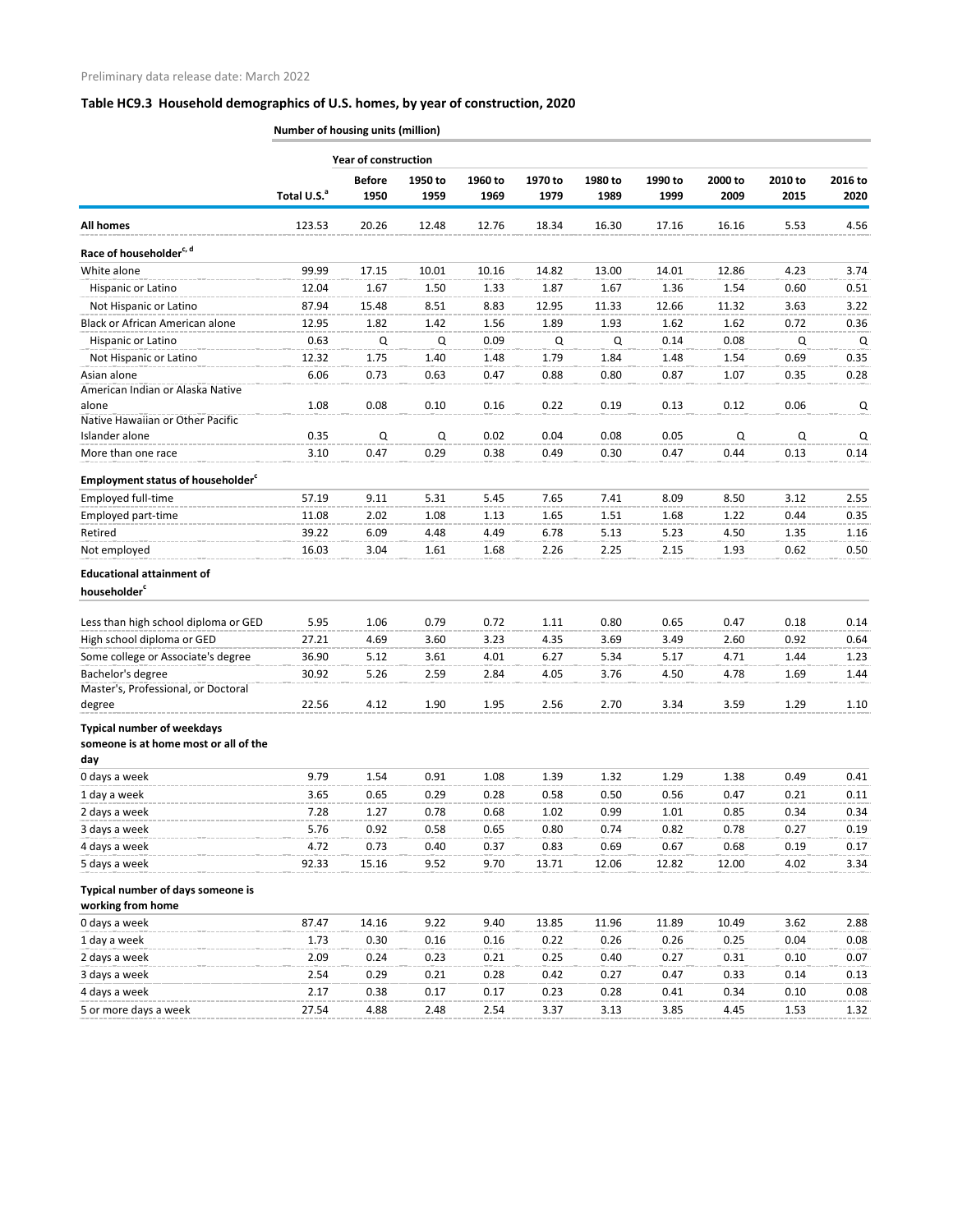### **Table HC9.3 Household demographics of U.S. homes, by year of construction, 2020**

|                  |                         | Number of housing units (million) |                 |                 |                 |                 |                 |                 |                 |                 |  |  |
|------------------|-------------------------|-----------------------------------|-----------------|-----------------|-----------------|-----------------|-----------------|-----------------|-----------------|-----------------|--|--|
|                  |                         | Year of construction              |                 |                 |                 |                 |                 |                 |                 |                 |  |  |
|                  | Total U.S. <sup>a</sup> | <b>Before</b><br>1950             | 1950 to<br>1959 | 1960 to<br>1969 | 1970 to<br>1979 | 1980 to<br>1989 | 1990 to<br>1999 | 2000 to<br>2009 | 2010 to<br>2015 | 2016 to<br>2020 |  |  |
| <b>All homes</b> | 123.53                  | 20.26                             | 12.48           | 12.76           | 18.34           | 16.30           | 17.16           | 16.16           | 5.53            | 4.56            |  |  |

Source: U.S. Energy Information Administration, Office of Energy Demand and Integrated Statistics, Form EIA-457A of the *2020 Residential Energy Consumption Survey* Notes: Because of rounding, data may not sum to totals. See RECS Terminology for definition of terms used in these tables.

<sup>a</sup> Total U.S. includes all primary occupied housing units in the 50 states and the District of Columbia. Vacant housing units, seasonal units, second homes, military houses, and group quarters are excluded.

<sup>b</sup> Rented includes households that occupy their primary housing unit without paying rent.

 $\degree$ These characteristics refer to the householder that completed the RECS questionnaire.

<sup>d</sup> Householders could select more than one racial category to describe themselves. These householders are only included as *more than one race*.

Q = Data withheld because either the relative standard error (RSE) was greater than 50% or fewer than 10 households were in reporting sample.

N = No households in reporting sample.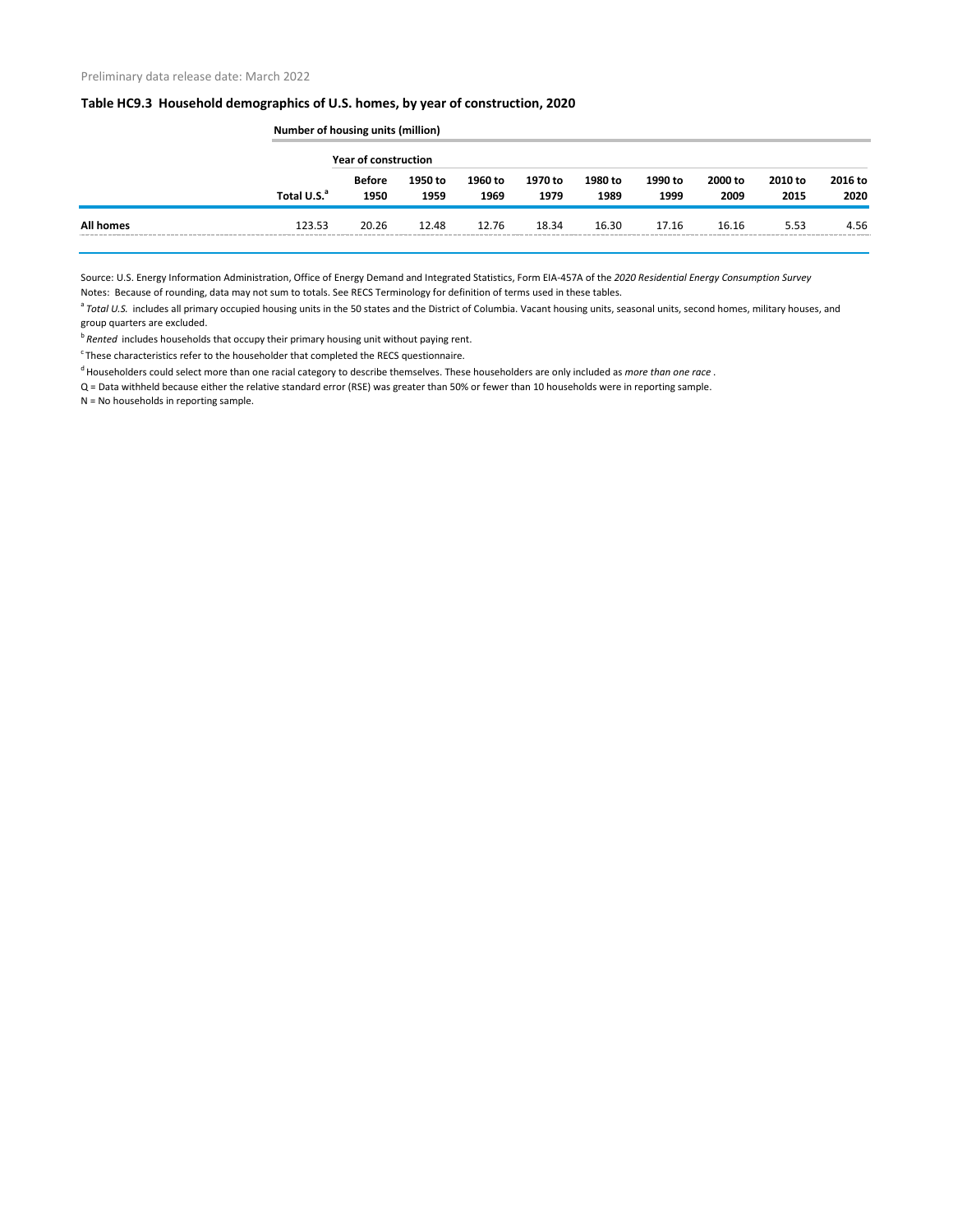# **Relative standard errors (RSEs) for Table HC9.3 Household demographics of U.S. homes, by year of construction, 2020**

|                                        | RSEs for number of housing units |                             |         |         |         |         |         |         |         |         |  |
|----------------------------------------|----------------------------------|-----------------------------|---------|---------|---------|---------|---------|---------|---------|---------|--|
|                                        |                                  | <b>Year of construction</b> |         |         |         |         |         |         |         |         |  |
|                                        |                                  | <b>Before</b>               | 1950 to | 1960 to | 1970 to | 1980 to | 1990 to | 2000 to | 2010 to | 2016 to |  |
|                                        | Total U.S. <sup>a</sup>          | 1950                        | 1959    | 1969    | 1979    | 1989    | 1999    | 2009    | 2015    | 2020    |  |
| <b>All homes</b>                       | 0.00                             | 0.00                        | 0.00    | 0.00    | 0.00    | 0.00    | 0.00    | 0.00    | 2.84    | 3.44    |  |
| <b>Number of household members</b>     |                                  |                             |         |         |         |         |         |         |         |         |  |
| 1 member                               | 1.25                             | 3.93                        | 3.71    | 4.48    | 4.14    | 3.81    | 4.66    | 4.20    | 6.73    | 9.09    |  |
| 2 members                              | 1.15                             | 3.23                        | 3.42    | 3.62    | 2.95    | 2.94    | 3.15    | 2.58    | 6.03    | 6.42    |  |
| 3 members                              | 1.87                             | 4.28                        | 6.92    | 6.88    | 5.14    | 5.37    | 4.90    | 4.11    | 10.77   | 10.12   |  |
| 4 members                              | 2.08                             | 6.13                        | 9.40    | 6.98    | 5.69    | 6.96    | 5.34    | 5.38    | 8.09    | 10.10   |  |
| 5 members                              | 4.12                             | 11.63                       | 12.64   | 11.94   | 8.70    | 12.68   | 10.08   | 7.08    | 13.27   | 16.96   |  |
| 6 or more members                      | 4.58                             | 15.86                       | 15.36   | 14.68   | 9.83    | 11.33   | 12.82   | 10.23   | 18.93   | 22.44   |  |
| Children under 18 in household         |                                  |                             |         |         |         |         |         |         |         |         |  |
| Yes                                    | 1.29                             | 3.99                        | 5.16    | 5.15    | 3.60    | 3.95    | 3.51    | 2.71    | 5.68    | 6.25    |  |
| No                                     | 0.50                             | 1.30                        | 1.55    | 1.79    | 1.29    | 1.45    | 1.45    | 1.42    | 3.79    | 4.91    |  |
| 2020 annual household income           |                                  |                             |         |         |         |         |         |         |         |         |  |
| Less than \$5,000                      | 4.63                             | 11.96                       | 11.82   | 15.73   | 11.51   | 11.19   | 14.15   | 16.80   | 22.78   | 26.07   |  |
| \$5,000 to \$9,999                     | 5.53                             | 11.87                       | 12.46   | 13.93   | 13.14   | 13.05   | 15.82   | 16.22   | 24.07   | 31.07   |  |
| \$10,000 to \$19,999                   | 3.21                             | 5.90                        | 8.21    | 9.06    | 6.13    | 7.87    | 9.93    | 9.73    | 19.53   | 22.54   |  |
| \$20,000 to \$39,999                   | 1.98                             | 3.87                        | 5.91    | 5.35    | 4.33    | 4.72    | 5.33    | 4.97    | 10.48   | 14.22   |  |
| \$40,000 to \$59,999                   | 1.83                             | 4.55                        | 5.32    | 6.71    | 4.17    | 5.23    | 5.40    | 5.41    | 8.59    | 10.86   |  |
| \$60,000 to \$99,999                   | 1.58                             | 4.02                        | 5.92    | 5.29    | 3.97    | 4.54    | 3.73    | 4.53    | 6.92    | 7.42    |  |
| \$100,000 to \$149,999                 | 1.83                             | 5.72                        | 7.43    | 5.22    | 4.64    | 6.49    | 4.60    | 5.19    | 9.59    | 9.51    |  |
| \$150,000 or more                      | 1.93                             | 5.17                        | 8.13    | 7.54    | 5.86    | 6.26    | 5.41    | 3.97    | 5.93    | 8.27    |  |
| Ownership of housing unit <sup>b</sup> |                                  |                             |         |         |         |         |         |         |         |         |  |
| Owned                                  | 0.42                             | 1.60                        | 1.80    | 2.04    | 1.42    | 1.64    | 1.52    | 1.57    | 4.10    | 4.15    |  |
| Rented                                 | 0.86                             | 3.30                        | 5.02    | 3.56    | 2.48    | 2.79    | 3.91    | 3.76    | 4.93    | 6.51    |  |
| Payment method for energy bills        |                                  |                             |         |         |         |         |         |         |         |         |  |
| All paid by household                  | 0.28                             | 0.89                        | 0.87    | 1.09    | 0.74    | 0.77    | 0.59    | 0.53    | 2.89    | 3.69    |  |
| Some paid by household, some           |                                  |                             |         |         |         |         |         |         |         |         |  |
| included in rent or condo fee          | 4.79                             | 10.17                       | 15.57   | 12.68   | 12.05   | 12.45   | 18.13   | 12.48   | 18.36   | 26.23   |  |
| All included in rent or condo fee      | 12.26                            | 28.47                       | 57.53   | 39.19   | 32.14   | 41.80   | 32.44   | 32.16   | 37.78   | 50.55   |  |
| Some other method                      | 3.94                             | 9.20                        | 14.97   | 11.77   | 8.43    | 12.59   | 14.13   | 13.18   | 24.66   | 22.90   |  |
| Age of householder <sup>c</sup>        |                                  |                             |         |         |         |         |         |         |         |         |  |
| Younger than 25 years                  | 5.46                             | 13.14                       | 21.41   | 15.08   | 13.24   | 13.47   | 13.06   | 12.29   | 14.73   | 18.21   |  |
| 25 to 34 years                         | 2.18                             | 5.91                        | 7.36    | 6.68    | 6.13    | 6.12    | 6.35    | 6.01    | 8.41    | 9.56    |  |
| 35 to 44 years                         | 2.06                             | 4.95                        | 8.22    | 6.95    | 5.67    | 5.67    | 6.14    | 4.58    | 6.26    | 9.29    |  |
| 45 to 54 years                         | 2.05                             | 5.08                        | 6.82    | 5.09    | 5.10    | 5.74    | 3.85    | 4.19    | 8.61    | 10.38   |  |
| 55 to 64 years                         | 1.65                             | 3.55                        | 5.65    | 5.18    | 4.63    | 4.10    | 3.83    | 5.33    | 9.30    | 10.42   |  |
| 65 to 74 years                         | 1.90                             | 4.24                        | 5.16    | 4.59    | 4.19    | 5.01    | 4.69    | 5.26    | 9.71    | 10.75   |  |
| 75 years or older                      | 1.99                             | 5.95                        | 6.51    | 5.56    | 5.37    | 6.69    | 7.07    | 5.74    | 11.02   | 15.55   |  |
| Ethnicity of householder <sup>c</sup>  |                                  |                             |         |         |         |         |         |         |         |         |  |
| Hispanic or Latino                     | 2.50                             | 8.52                        | 8.27    | 9.53    | 6.14    | 6.74    | 8.58    | 6.43    | 11.61   | 12.40   |  |
| Not Hispanic or Latino                 | 0.32                             | 0.85                        | 1.29    | 1.41    | 0.80    | 0.88    | 0.93    | 0.81    | 3.11    | 3.76    |  |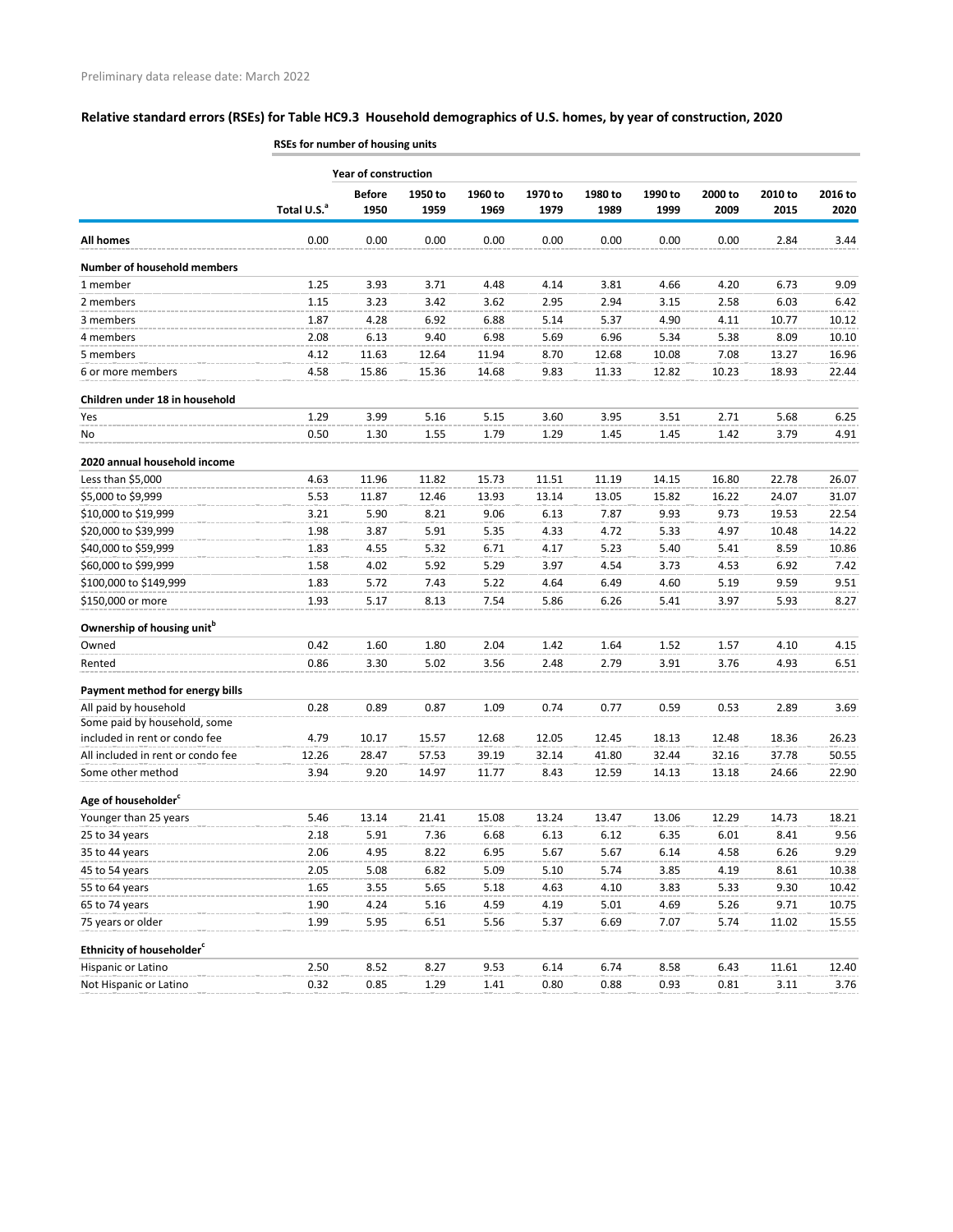# **Relative standard errors (RSEs) for Table HC9.3 Household demographics of U.S. homes, by year of construction, 2020**

|                                                                                   | RSEs for number of housing units |                       |                 |                 |                 |                 |                 |                 |                 |                 |  |
|-----------------------------------------------------------------------------------|----------------------------------|-----------------------|-----------------|-----------------|-----------------|-----------------|-----------------|-----------------|-----------------|-----------------|--|
|                                                                                   | <b>Year of construction</b>      |                       |                 |                 |                 |                 |                 |                 |                 |                 |  |
|                                                                                   | Total U.S. <sup>a</sup>          | <b>Before</b><br>1950 | 1950 to<br>1959 | 1960 to<br>1969 | 1970 to<br>1979 | 1980 to<br>1989 | 1990 to<br>1999 | 2000 to<br>2009 | 2010 to<br>2015 | 2016 to<br>2020 |  |
| <b>All homes</b>                                                                  | 0.00                             | 0.00                  | 0.00            | 0.00            | 0.00            | 0.00            | 0.00            | 0.00            | 2.84            | 3.44            |  |
| Race of householder <sup>c, d</sup>                                               |                                  |                       |                 |                 |                 |                 |                 |                 |                 |                 |  |
| White alone                                                                       | 0.37                             | 0.84                  | 1.68            | 1.33            | 1.11            | 1.14            | 1.25            | 1.21            | 3.37            | 4.16            |  |
| Hispanic or Latino                                                                | 2.92                             | 8.98                  | 8.54            | 10.40           | 6.84            | 7.13            | 9.25            | 7.17            | 12.73           | 14.30           |  |
| Not Hispanic or Latino                                                            | 0.48                             | 1.15                  | 2.31            | 1.66            | 1.35            | 1.50            | 1.48            | 1.50            | 3.51            | 4.50            |  |
| Black or African American alone                                                   | 2.23                             | 6.38                  | 8.85            | 7.27            | 6.93            | 6.08            | 7.49            | 6.94            | 10.04           | 14.90           |  |
| Hispanic or Latino                                                                | 14.07                            | 49.26                 | 69.97           | 32.56           | 37.12           | 36.97           | 29.20           | 30.24           | 55.49           | 91.03           |  |
| Not Hispanic or Latino                                                            | 2.34                             | 6.79                  | 9.23            | 7.72            | 7.02            | 6.28            | 8.24            | 7.29            | 10.14           | 15.30           |  |
| Asian alone                                                                       | 3.04                             | 11.04                 | 12.00           | 13.23           | 10.28           | 10.28           | 10.02           | 9.58            | 14.45           | 13.92           |  |
| American Indian or Alaska Native                                                  |                                  |                       |                 |                 |                 |                 |                 |                 |                 |                 |  |
| alone                                                                             | 9.55                             | 38.71                 | 30.64           | 24.11           | 21.02           | 20.26           | 23.72           | 22.62           | 44.63           | 68.21           |  |
| Native Hawaiian or Other Pacific                                                  |                                  |                       |                 |                 |                 |                 |                 |                 |                 |                 |  |
| Islander alone                                                                    | 15.09                            | 69.92                 | 58.86           | 37.08           | 46.35           | 42.57           | 33.60           | 35.40           | 52.62           | 66.62           |  |
| More than one race                                                                | 4.87                             | 12.72                 | 21.77           | 15.24           | 13.93           | 15.31           | 13.97           | 13.35           | 24.21           | 23.17           |  |
| <b>Employment status of householder</b> <sup>c</sup>                              |                                  |                       |                 |                 |                 |                 |                 |                 |                 |                 |  |
| Employed full-time                                                                | 0.93                             | 2.08                  | 2.96            | 2.69            | 3.18            | 2.42            | 2.58            | 2.07            | 4.04            | 4.98            |  |
| Employed part-time                                                                | 2.68                             | 7.21                  | 9.42            | 7.50            | 6.84            | 6.05            | 7.31            | 7.89            | 11.98           | 16.92           |  |
| Retired                                                                           | 1.09                             | 2.71                  | 3.75            | 2.81            | 2.71            | 3.23            | 3.87            | 3.59            | 7.69            | 7.51            |  |
| Not employed                                                                      | 2.19                             | 5.17                  | 6.63            | 7.79            | 6.83            | 6.11            | 6.71            | 6.76            | 9.80            | 10.98           |  |
| <b>Educational attainment of</b><br>householder <sup>c</sup>                      |                                  |                       |                 |                 |                 |                 |                 |                 |                 |                 |  |
| Less than high school diploma or GED                                              | 3.98                             | 9.99                  | 10.97           | 11.43           | 9.56            | 13.18           | 12.72           | 14.59           | 21.72           | 28.94           |  |
| High school diploma or GED                                                        | 1.73                             | 3.69                  | 4.48            | 4.75            | 3.91            | 4.24            | 5.56            | 5.15            | 8.93            | 10.78           |  |
| Some college or Associate's degree                                                | 1.39                             | 4.17                  | 3.71            | 3.90            | 2.93            | 3.43            | 3.94            | 3.90            | 7.22            | 7.48            |  |
| Bachelor's degree                                                                 | 1.57                             | 3.64                  | 5.35            | 4.72            | 3.72            | 3.89            | 4.47            | 3.48            | 6.35            | 7.06            |  |
| Master's, Professional, or Doctoral                                               |                                  |                       |                 |                 |                 |                 |                 |                 |                 |                 |  |
| degree                                                                            | 2.03                             | 4.20                  | 5.72            | 6.29            | 5.09            | 5.38            | 4.33            | 4.48            | 5.87            | 7.41            |  |
| <b>Typical number of weekdays</b><br>someone is at home most or all of the<br>day |                                  |                       |                 |                 |                 |                 |                 |                 |                 |                 |  |
| 0 days a week                                                                     | 2.45                             | 7.37                  | 10.80           | 7.84            | 6.47            | 7.55            | 7.78            | 6.53            | 11.93           | 14.98           |  |
| 1 day a week                                                                      | 5.45                             | 14.47                 | 17.53           | 16.54           | 13.22           | 13.69           | 13.96           | 13.01           | 19.29           | 24.79           |  |
| 2 days a week                                                                     | 3.18                             | 8.59                  | 10.25           | 10.54           | 9.46            | 9.50            | 10.30           | 9.62            | 15.08           | 13.28           |  |
| 3 days a week                                                                     | 3.71                             | 9.83                  | 13.06           | 10.03           | 12.07           | 12.21           | 9.64            | 11.65           | 19.70           | 15.72           |  |
| 4 days a week                                                                     | 4.00                             | 8.08                  | 15.47           | 12.55           | 9.98            | 11.92           | 11.54           | 10.23           | 21.21           | 21.08           |  |
| 5 days a week                                                                     | 0.51                             | 1.19                  | 1.56            | 1.49            | 1.34            | 1.59            | 1.34            | 1.71            | 3.87            | 4.00            |  |
| Typical number of days someone is                                                 |                                  |                       |                 |                 |                 |                 |                 |                 |                 |                 |  |
| working from home                                                                 |                                  |                       |                 |                 |                 |                 |                 |                 |                 |                 |  |
| 0 days a week                                                                     | 0.44                             | 1.46                  | 1.51            | 1.25            | 1.13            | 1.55            | 1.67            | 1.79            | 4.17            | 4.63            |  |
| 1 day a week                                                                      | 7.15                             | 16.44                 | 23.35           | 23.66           | 19.19           | 15.54           | 21.25           | 18.09           | 35.44           | 30.86           |  |
| 2 days a week                                                                     | 6.62                             | 18.67                 | 18.33           | 21.53           | 15.30           | 13.87           | 19.80           | 16.83           | 26.45           | 30.01           |  |
| 3 days a week                                                                     | 4.70                             | 17.08                 | 19.30           | 17.20           | 12.04           | 15.67           | 11.59           | 13.13           | 19.24           | 28.25           |  |
| 4 days a week                                                                     | 5.55                             | 19.40                 | 21.91           | 20.94           | 19.59           | 19.61           | 13.52           | 15.19           | 26.78           | 28.17           |  |
| 5 or more days a week                                                             |                                  |                       | 4.81            | 4.47            | 4.30            | 6.02            | 4.94            | 3.84            |                 |                 |  |
|                                                                                   | 1.41                             | 3.96                  |                 |                 |                 |                 |                 |                 | 6.12            | 7.13            |  |